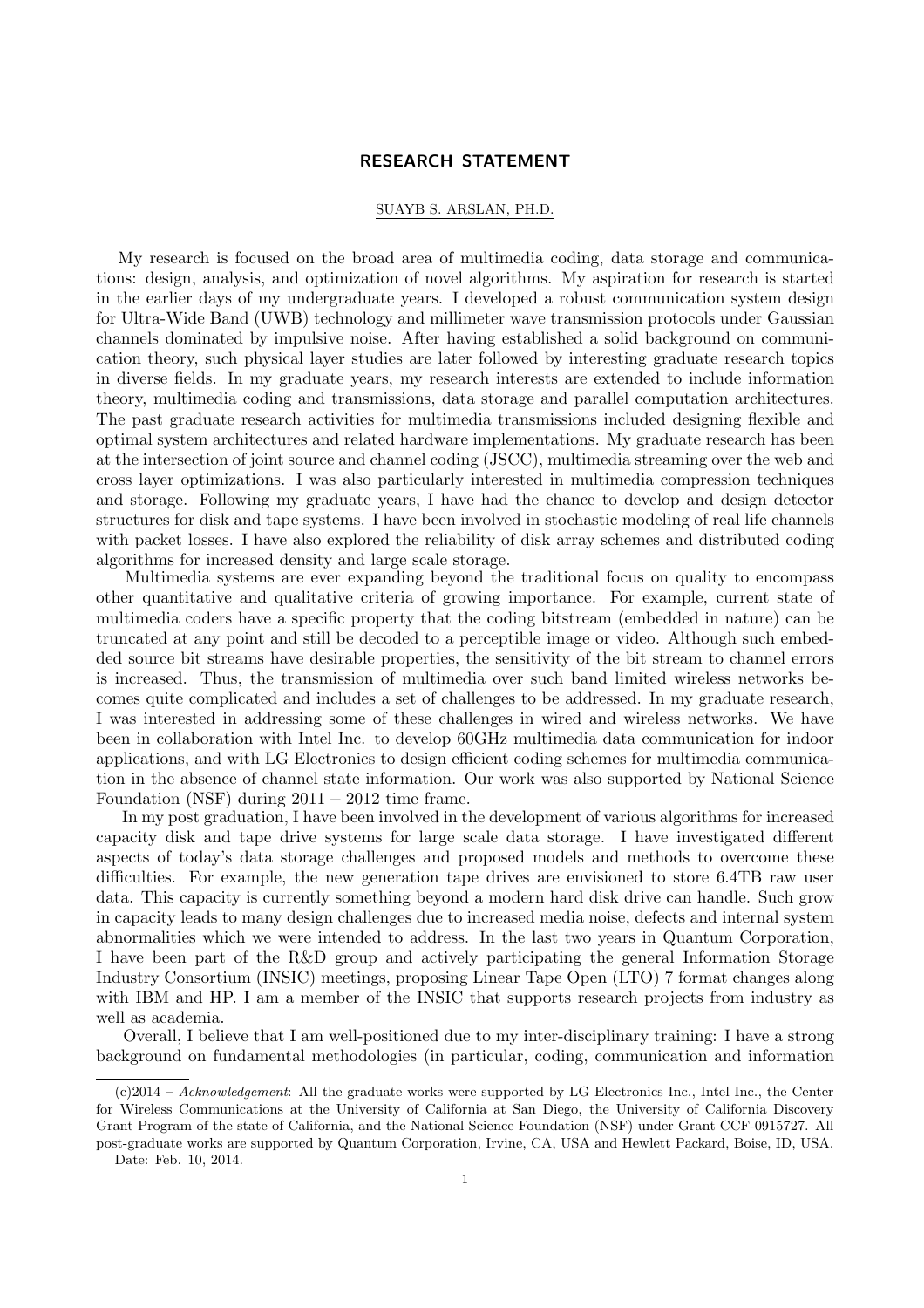and reliability theory, optimization and parallel architectures) as well as experiences with practical real world problems, implementation and strong collaboration with industry.

# GRADUATE RESEARCH

Wireless multimedia (A Cross Layer Approach) : Current network systems are often designed using multiple data layers. A base layer bears significant information about the source, whereas the enhancement layers contain information that can be used to refine the source quality. Such layering approach could lead to highly inefficient network design because of a variety of factors unique to the wireless environments such as time-varying channels, and interference. Thus, cross-layer approaches are found widespread use but not implemented because of their complex inter-layer interactions. However, it has been demonstrated that cross-layer optimization can be achieved while preserving the robustness of the solution.

First, we have focused on a progressive source transmission system consisting of a progressive source/image coder, a rate compatible punctured convolutional (RCPC) channel coder and a hierarchical modulation module. Under a bandwidth constraint, we developed a novel packetization strategy and used it with a source-channel-modulation coding setting. Parameters of the system are optimized in mean distortion sense. This study has led to three different publications [1], [5] and [6].

Coding for embedded bit streams: One of the important contributions of my thesis was a constructive concatenated coding method proposed for embedded bit streams that gets quite close (within 0.25-0.3dB in PSNR) to Shannon's capacity results for BSCs. A novel packetization paradigm is coupled with two kinds of channel codes: RCPC and RC-LDPC codes and judiciously chosen interleavers for burst error randomization. This study has led to a journal paper [2]. More recently, an extension of this system is proposed for broadcast channels in which the quality variation of the reconstructed media among the users of the network is minimized [8].

In the absence of channel state information: "Fountain idea": In the two previous transmission scenarios, it is assumed that the transmitter has a perfect information of the channel state (CSI). In many multimedia applications, either the CSI mechanism is missing or unreliable. In other applications such as multicast scenarios, each receiver experiences a different physical channel and thereby there is no single channel state to adapt.

In such transmission scenarios, fountain codes are great match. Fountain codes are rateless in the sense that the number of encoded packets that can be generated from the source message is potentially limitless; and the number of encoded packets generated can be determined on the fly [4]. We proposed the most general form of a fountain code design (Luby Transform (LT) codes) that is best suited for multimedia transmissions. We showed that we can tailor the parameters of the proposed fountain code such that it will be best suited for a progressive transmission. This study has led to a journal publication [3].

Object tracking (Biomedical applications): In the summer of 2009, I have had a new experience with imaging group at Mitsubishi Electric Research Laboratory (MERL), Cambridge, MA. We developed a tissue simulation program using a C-MEX based engine and a Finite Element Method for morphing the object (a tumor in our case). An example visual-



ization using MATLAB is shown in the figure to the right. Later, this tool enabled us to obtain synthetic images and videos to test our tracking and classification algorithms. In essence, we tested each algorithm based on the accuracy and reliability of detection & tracking. In that figure, a cross sectional views of the 3D volume is shown at two distinct time instants along with the tracking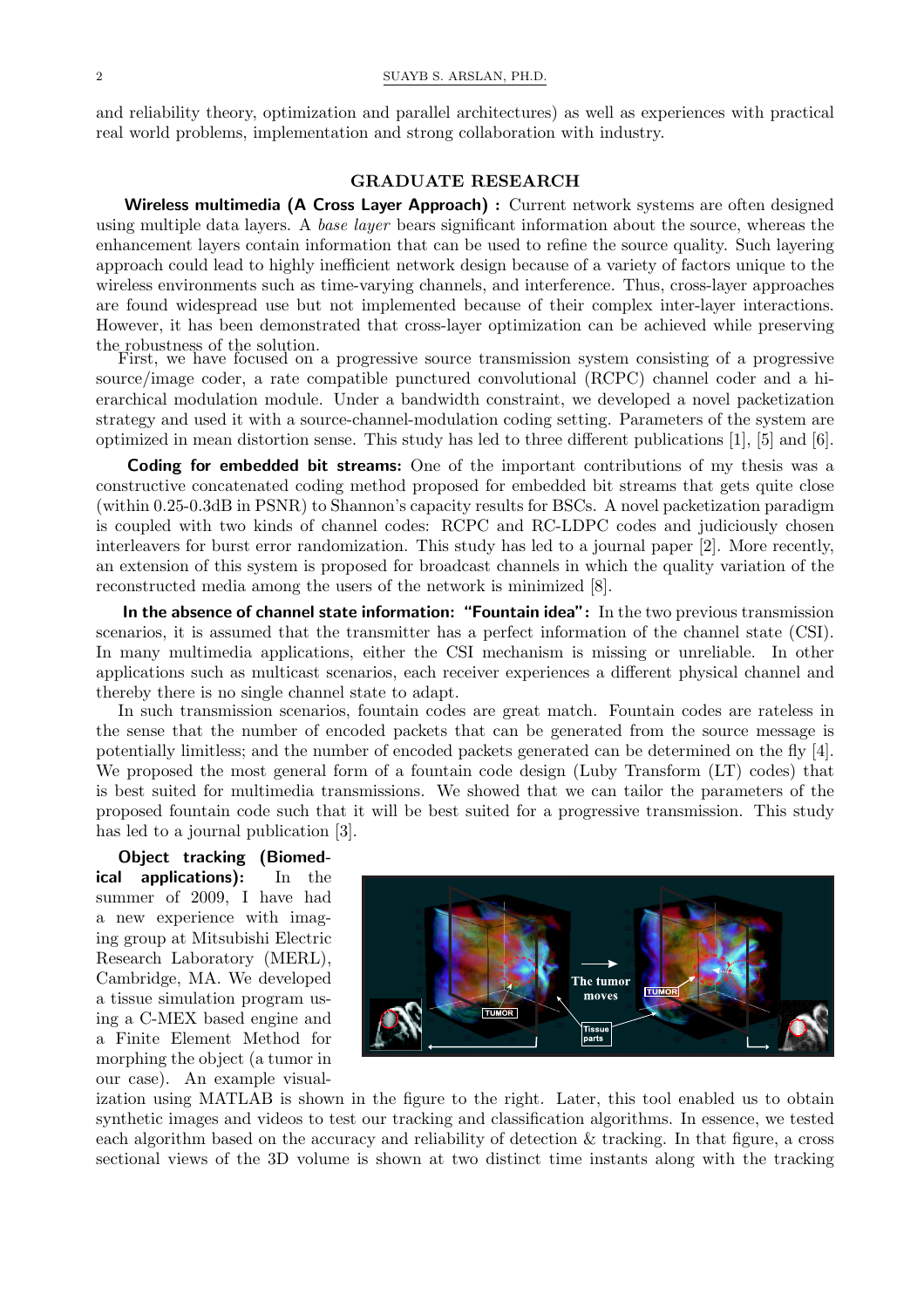result. We later developed a set of other algorithms: (1) Improved temporal random walk tracking, (2) Seedless image segmentations utilizing a multiple use of random walks or graph cuts and (3) Learning and tracking using regression in different Lie groups. So far, study of  $(1)$  is combined with one of our collaborator's research at MERL and resulted in a conference publication [7]. The studies of (2) and (3) are included in a technical report and are still yet to be submitted [9].

### POST-GRADUATE RESEARCH

Post-Graduate Studies @ Quantum Corporation: My collaboration with the industry is not limited to MERL imaging group. In the summer of 2011, I was employed as an intern by Quantum Corp., Irvine, CA. Our research was dedicated to finding algorithmic solutions for the performance improvement of real-world tape drives. In a typical magnetic storage medium, the performance is degraded by the existence of dominant error patterns at the output of a maximum likelihood detector. We have identified those dominant error events for the magnetic recording medium of interest. Error pareto analysis revealed many in-depth information about the error characteristics of the recording channels.

In Quantum corporation, we have developed a list noise predictive maximum likelihood detector based on periodic parity updates as an alternative to standard trellis-based Viterbi decoding for Partial Response (PR) signals. The proposed algorithm keeps track of L paths for each state of the trellis and at each update step, a decision is made while the other paths are discarded. This novel framework is shown to give excellent performance in real life such as eliminating up to 85% of all the error events with reasonable complexity. This research work is presented in IEEE International Magnetics Conference, Chicago, USA, in Jan., 2013 and resulted in a journal publication [10]. Later, modified versions of the algorithm are devised and the associated post-ECC performances are reported to improve performance. Those results are published in [11].

In high density recording systems, synchronization is often lost because of the increased noise or imperfection of some of the system components such as phase-locked loops due to incorrect sampling. In such scenarios, long bursts of errors occur due to bits either erased or inserted into the bit stream which is known as cycle slips. In order to ensure a reliable storage system, cycle slips must be detected and corrected. A solution to this problem considered Support Vector Machines and Maximum Transition Run codes and is published in [12]. This work was particularly important to me because I have combined my imaging background together with coding knowledge to find an algorithm that helped us improve current system performance tremendously . This was caught by the review committee and found to be an interesting paper to be published.

Lately, we also focused on the challenges of storing large amounts of data using multiple disk arrays. As drive capacities continue to grow beyond the few tera byte range, the likelihood of having multiple and simultaneous disk failures become a reality. We developed a generalized Markov failure model in [13] that can be used to model sector errors and irregular fault tolerant erasure codes. We used the proposed model for a distributed storage application and showed there might be efficient and good disk allocation policies that can effect the reliability of the overall storage system. To me, this work included lots of interesting results including closed form expressions and by far the most general failure model that, I believe, the storage industry can use to predict the reliability of their products with appropriate parameter selections. Finally, I personally investigated asymptotical reliability of MDS-protected data structures in [14] and derived some set of important results and directions for storing large scale data.

## FUTURE DIRECTIONS

The main focus of my research agenda will be in the development of practical algorithms based on strong theoretical foundations for merely any engineering problem. In particular, implementation of such algorithms on FPGA platform and testing for real world implementation performance would be a plus. This will not only enhance our understanding of real world scenarios but also will attract attention from the Industry. Previous as well as prospective collaborators of various institutions in the areas of networks, communications, control, information theory, and computer engineering will increase the chances of inspiring new directions and enrich the original problem set. I have few